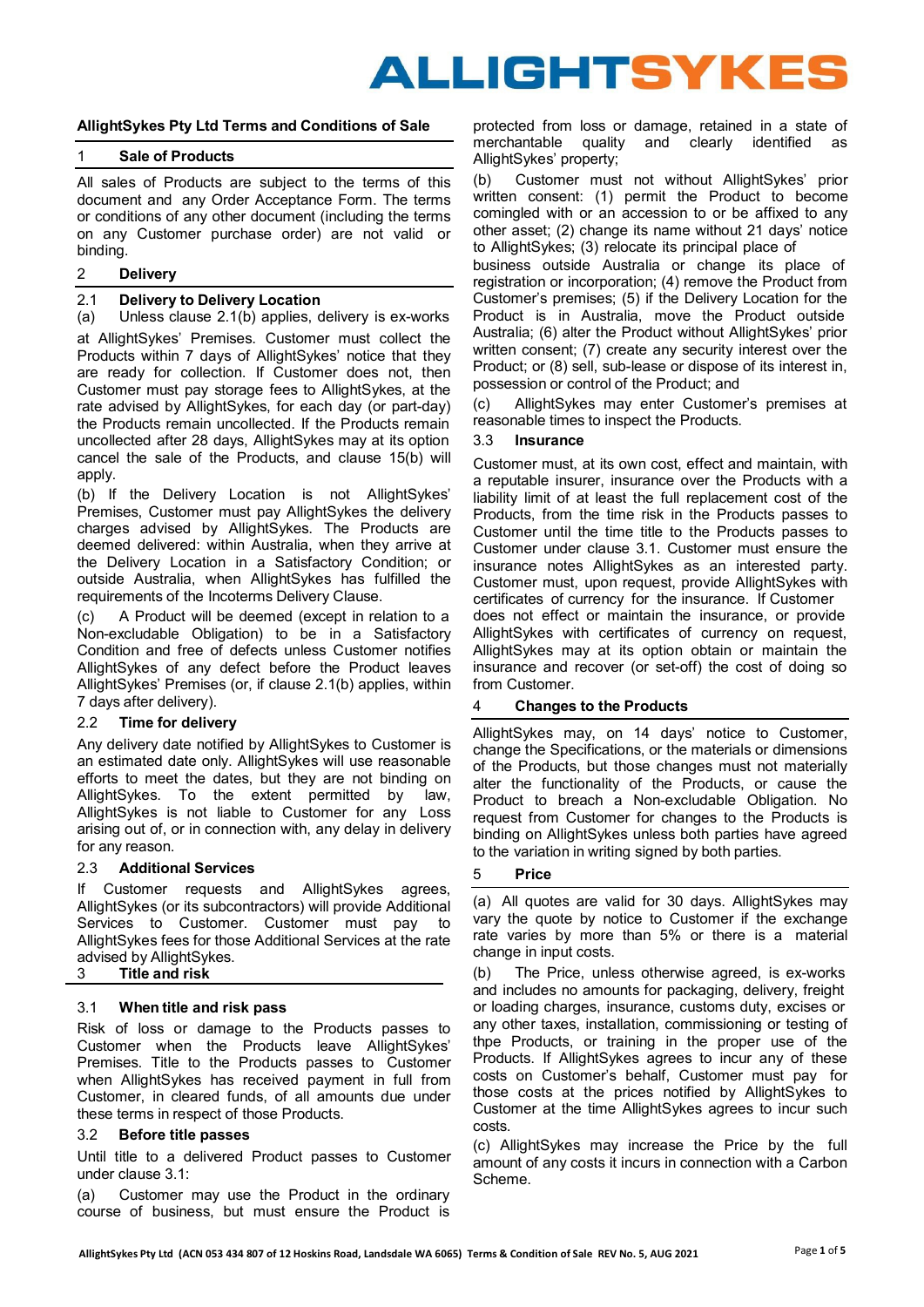

(d) Unless expressly included, the consideration for 8 **Intellectual Property** any taxable supply made under or in connection with these terms does not include GST. Customer must pay the GST relating to any taxable supply made by AllightSykes at the same time as it must pay for the taxable supply under these terms.

(a) Unless otherwise agreed in writing by AllightSykes, Customer must pay the Deposit to AllightSykes within 5 days after placing an order. No order is binding until AllightSykes has received the Deposit and issued an Order Acceptance Form. The Order Acceptance Form must be signed by Customer and returned to AllightSykes.

(b) Unless clause [6\(c\)](#page-1-0) applies, Customer must pay the Price, and any amounts payable for storage costs, Additional Services or under clause [5\(b\),](#page-0-2) within 2 days after the date of AllightSykes' invoice. AllightSykes is not required to release the Products until it has received payment for all amounts relating to them.

(c) If Customer has a credit account with AllightSykes, and AllightSykes has approved Customer's credit for the Products, Customer must pay to AllightSykes all amounts in each invoice from AllightSykes within 30 days after the date of the invoice, unless otherwise agreed in writing by AllightSykes.

(d) If the Products are for delivery outside Australia, Customer must pay all amounts due under these terms by irrevocable letter of credit confirmed by an Australian bank.

(e) Customer must pay all amounts due under these terms in Australian dollars, in full, without any set-off or deduction.

(f) If Customer fails to make any payment by the due date set out in this clause [6,](#page-1-0) then: (1) it must pay to AllightSykes on demand interest on the amount

outstanding from the day payment was due until the day it is paid, at the ANZ Business Overdraft Indicator Lending Rate (or its replacement) plus 2%, accruing daily; and (2) AllightSykes may retain possession of any Products and suspend delivery of further Products until payment is received; and (3) AllightSykes may cancel the sale under clause [15\(a\)](#page-3-1) and retain any Deposit paid.

(a) If Customer does not pay to AllightSykes when due any amount relating to a Product, or if the sale of a Product is cancelled before title passes to Customer under clause [3.1,](#page-0-1) AllightSykes may: (1) enter the premises where the Product is located, and repossess the Product; (2) sever the Product from any structure to which it is affixed; and (3) unless the sale is cancelled for convenience by AllightSykes, by mutual consent, or by exercise of Customer's rights under the Australian Consumer Law, AllightSykes may retain all amounts paid by Customer in relation to the Product.

(b) Customer indemnifies AllightSykes against any enforceable, perfected and effective; (2) enabling Loss AllightSykes suffers, incurs or is liable for arising out of or in connection with AllightSykes' exercise of its rights under clause [7\(a\).](#page-1-2)

(a) AllightSykes owns all rights, including intellectual property rights, in the AllightSykes IP. Customer acquires no rights in the AllightSykes IP or any other material provided by AllightSykes. Customer must not use the AllightSykes IP for any purpose except lawful use of the Products in accordance with the User Manual.

6 **Payment** (b) Customer must not register or apply to register any rights in relation to the AllightSykes IP, and must not challenge or impair the AllightSykes IP.

> <span id="page-1-0"></span>(c) To the extent that any intellectual property rights relating to the Products or any improvement do not vest in AllightSykes, Customer hereby assigns, and must procure any third party to assign, all rights in the Products to AllightSykes. Customer must (and must procure any third party to) execute any documents and do all things to effect the assignment of rights in the Products and improvements in AllightSykes.

#### 9 **Confidential Information**

(a) Customer must keep confidential all of AllightSykes' Confidential Information, and not disclose it except with AllightSykes' prior written consent.

(b) Nothing in these terms prohibits disclosure by a party of information which is in the public domain (other than as a wrongful act of that party); or required to be disclosed by law or any government agency having authority over a party, but before making any such disclosure, the party must to the extent reasonably possible, provide the other party with sufficient notice to enable it to seek a protective order or other remedy.

(c) AllightSykes may disclose Customer's information to its related bodies corporate. Customer must, to the extent permitted by law, obtain from its employees or contractors, written authorisation for Customer to disclose to AllightSykes, and AllightSykes to collect, use and disclose to its related bodies corporate, personal information about those employees or contractors.

#### <span id="page-1-1"></span>10 **PPSA**

#### 10.1 **General**

(a) Words and phrases in clause [3.2](#page-0-3) and this clause

<span id="page-1-2"></span>[10 t](#page-1-1)hat have defined meanings in the PPS Law have the same meaning as in the PPS Law unless the context indicates otherwise.

7 **Repossession** (b) Customer must fulfil its obligations under this clause [10](#page-1-1) at its own expense, and must reimburse AllightSykes' costs in connection with any of Customer's obligations under this clause.

#### <span id="page-1-3"></span>10.2 **Customer provides assistance**

(a) If AllightSykes determines that these terms or a transaction connected with them is or contains a security interest, Customer agrees to do anything (including supplying information, obtaining consents, signing and producing documents and getting documents completed and signed) which AllightSykes reasonably requests for the purposes of: (1) ensuring the security interest is

AllightSykes to apply for registration, complete any financing statement or give any notification in connection with the security interest so AllightSykes has the priority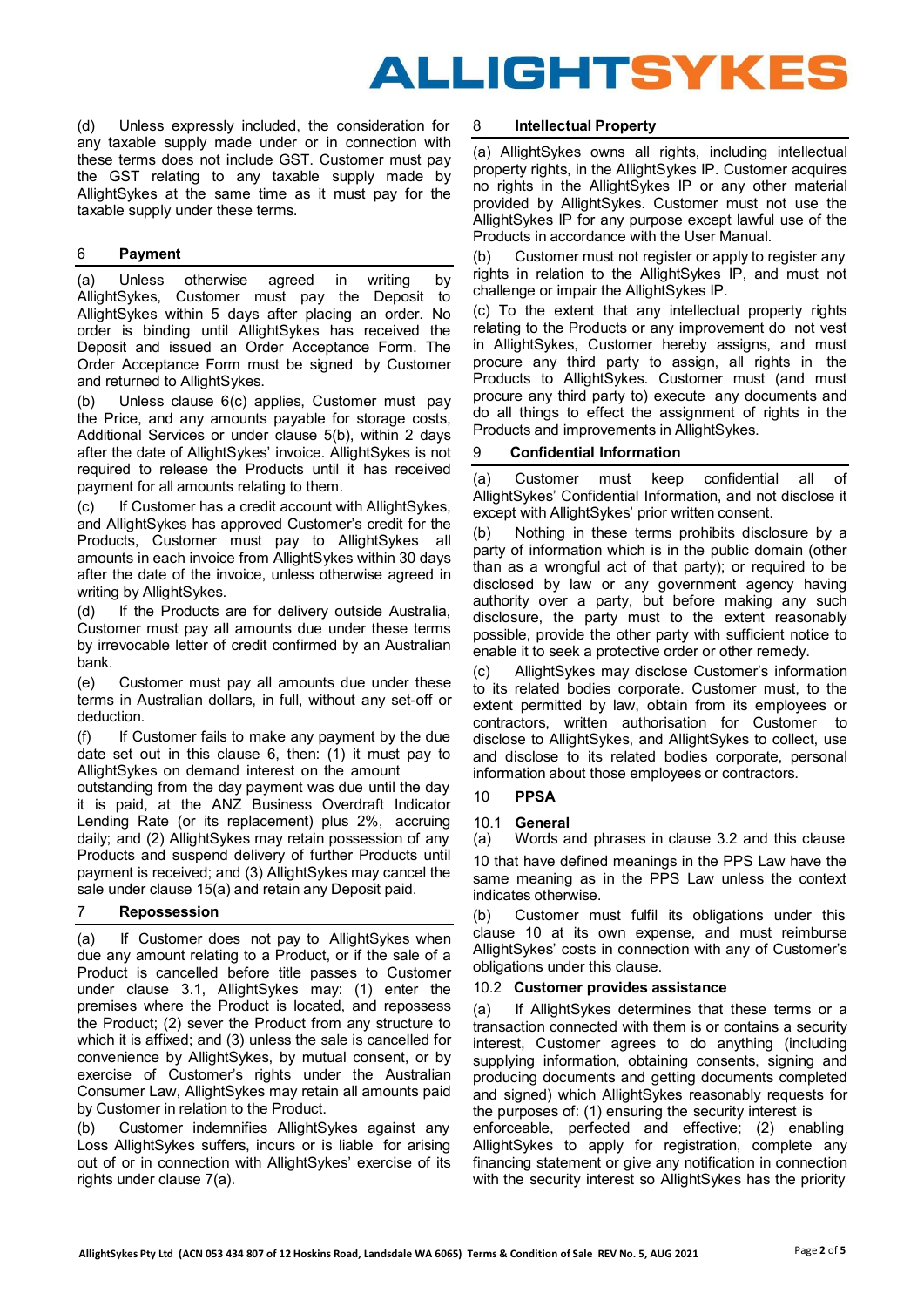

required by it; or (3) enabling AllightSykes to exercise rights in connection with the security interest.

(b) If Customer holds any security interests and if failure by Customer to perfect such security interests would materially adversely affect AllightSykes' business or security interests, Customer agrees to perfect that security interest and to implement, maintain and comply in all material respects with, procedures for perfection of  $12$ those security interests. Customer will take all steps

under the PPS Law to continuously perfect any such security interests including all steps necessary: (1) for it to obtain the highest ranking priority possible in respect of the security interest; and (2) to reduce as far as possible the risk of a third party acquiring an interest free of the security interest.

(c) Customer must cause any financing statements 13 **Limitation of AllightSykes' liability** required under clause [10.2\(a\) o](#page-1-3)r [10.2\(b\) t](#page-1-3)o be registered in accordance with the PPS Law and, in any event, at such times as AllightSykes may direct to maintain the priority required by AllightSykes. If AllightSykes considers in its absolute discretion that Customer has not taken steps to cause any such financing statements to be registered in respect of Customer's security interests, Customer authorises AllightSykes to act on Customer's behalf to register such financing statements on Customer's behalf. (b) Subject to clause [13.1\(c\),](#page-2-0) AllightSykes' liability for

# 10.3 **Notices and information related to PPSA**

(a) AllightSykes need not give any notice under the PPSA, unless the PPSA requires the notice to be given, and the obligation cannot be excluded.

(b) In respect of each delivered Product for which title has not passed to Customer under clause [3.1, C](#page-0-1)ustomer must notify AllightSykes: (1) as soon as it becomes aware that any personal property which does not form part of the Product becomes an accession to the Product and is subject to a security interest in favour of a third party, that has attached at the time it becomes an accession; (2) as soon as it becomes aware that the Product is located outside Australia (unless the Delivery Location is outside Australia); and (3) upon AllightSykes' request, of the present location of the Product.

(c) Neither AllightSykes nor Customer will disclose information of the kind mentioned in section 275(1) of the PPSA, unless disclosure is otherwise permitted under these terms. Customer will not authorise, and will ensure that no other party authorises, disclosure of such information. (b) Except in relation to Non-excludable Obligations,

#### 11 **Product warranties**

(a) If the manufacturer of any component part of a Product provides Customer a warranty for that component part, the terms of that warranty take precedence over any warranty provided by AllightSykes.

(b) Any warranty provided by AllightSykes relating to the Products, and any manufacturer's warranty, does not apply to any error, fault or defect in a Product that is caused or contributed to by: (1) installation, operation or maintenance of the Product that is not in accordance with the User Manual; (2) improper use of the Product; (3) repairs, adjustments, attachments or alterations to the Product carried out by any person other than AllightSykes; (4) the Product being in a corrosive environment, or an environment that does not comply

with the User Manual; (5) continued operation of the Product after a fault or defect has become apparent; (6) failure by Customer to make the Product available to AllightSykes for repairs after Customer has been notified of a potential product problem; (7) any accident or other incident resulting in damage to the Product; or (8) normal wear and tear.

# **Customer's indemnity**

Customer indemnifies AllightSykes, its directors, officers and employees (**indemnified persons**), and must keep them indemnified, against any Loss an indemnified person suffers, incurs or is liable for arising from or in connection with Customer's use of the Products or breach of these terms.

#### <span id="page-2-0"></span>13.1 **Non-excludable obligations**

<span id="page-2-1"></span>(a) Nothing in these terms operates to exclude, restrict or modify the application of any implied condition or warranty, provision, the exercise of any right or remedy, or the imposition of any liability under the Australian Consumer Law or any other statute if to do so would: (1) contravene the statute; or (2) cause any of these terms to be void (**Non-excludable Obligation**).

a failure to comply with any Non-excludable Obligation is limited to: (1) in the case of services, the cost (or payment of the cost) of supplying the services again; and (2) in the case of goods, the cost (or payment of the cost) of replacing the goods, supplying equivalent goods or having the goods repaired.

(c) Clause [13.1\(b\) d](#page-2-0)oes not apply to: (1) a guarantee as to title, encumbrances or quiet possession under Australian Consumer Law; or (2) goods or services of a kind ordinarily acquired for personal, domestic or household use or consumption. AllightSykes' liability in respect of the matters mentioned in this clause is not limited by these terms.

# 13.2 **Other liability**

(a) Except in relation to Non-excludable Obligations, and any warranty expressly provided by AllightSykes to Customer, all conditions, warranties, guarantees, rights, remedies, liabilities or other terms that may be implied by custom, under the general law or by statute are expressly excluded under these terms.

AllightSykes' liability arising directly or indirectly in connection with these terms and whether arising under any indemnity, statute, in tort (for negligence or

otherwise) or on any other basis in law or equity is limited as follows: (1) AllightSykes is not liable for any indirect or consequential losses or any loss of revenue, loss of profit, loss of business opportunity, economic loss, loss of data or systems, loss of use, payment of liquidated sums, penalties or damages under any agreement sustained by Customer or any other person arising from or in connection with these terms; and (2) AllightSykes' total aggregate liability under or in any way connected with these terms is limited to 10% of the Price of the Products to which the claim relates.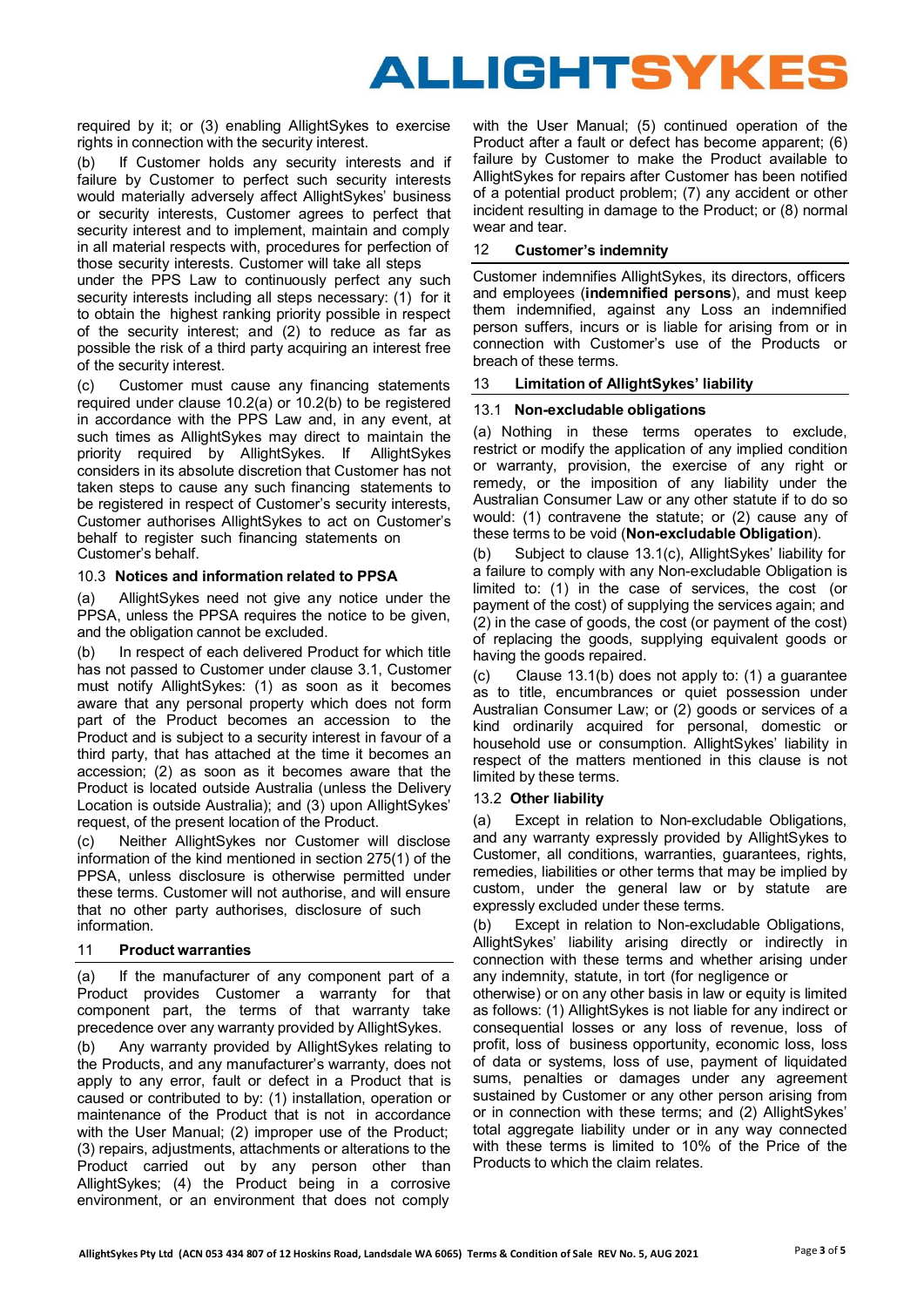

### <span id="page-3-2"></span>14 **Force majeure**

If any reason outside a party's reasonable control prevents or delays performance of any obligation under these terms, that obligation is suspended while that reason continues. If the reason continues for 3 months, the other party may cancel the sale immediately by notice. This clause does not apply to an obligation to pay money.

#### 15 **Cancellation of sale**

(a) AllightSykes may cancel the sale of the Products immediately by notice to Customer if: (1) Customer breaches these terms; (2) Customer closes or disposes of all or a substantial part of its business; or (3) there is a 'change of control' of Customer, for the purposes of the *Corporations Act 2001*.

(b) Customer may cancel the order within 14 days of placing the order. Customer must contact AllightSykes directly in writing of their intention to cancel the order, at which time the Customer will be advised of the requirements to complete the order cancellation. Customer order will remain open until written confirmation is received by the Customer from AllightSykes, advising of the cancellation.

(c) If the sale of the Products is cancelled, then Customer must: (1) forfeit any deposit; (2) within 14 days after cancellation, pay AllightSykes any amounts

<span id="page-3-0"></span>it owes AllightSykes less any desposit amount; (3) unless cancellation is under clause [14](#page-3-2) or by exercise of Customer's rights under the Australian Consumer Law, pay to AllightSykes on demand all costs and expenses incurred by AllightSykes (including labour, materials, service or administration time) in relation to preparing the Products for Customer less any deposit amount remaining after considering amounts payable to AllightSykes under 15 (b)(2); and (4) at AllightSykes election, return or destroy all AllightSykes IP and other Confidential information of AllightSykes.

#### 16 **General**

(a) Any notice or other communication under these terms must be in writing and sent to the address advised by the other party. Notices sent by post are regarded as delivered 4 days from and including the date of posting.

(b) Sale of the Products is governed by the laws of Western Australia. The parties submit to the nonexclusive jurisdiction of the courts of Western Australia.

(c) A variation must be in writing and signed by the parties.

(d) AllightSykes may subcontract any of its obligations, or assign its rights and obligations, under these terms without Customer's consent. Customer may not assign any of its rights or obligations under these terms without AllightSykes' prior written consent, which AllightSykes may withhold at its absolute discretion.

(e) The additional terms set out in the Quote (if any) apply to the sale of the Products and, if there is any inconsistency, the additional terms take precedence over these terms.

(f) The United Nations Convention on Contracts for the International Sales of Goods 1980 does not apply to the sale of the products.

# 17 **Definitions**

The meanings of words used in these terms are set out below:

**Additional Services:** delivery, packaging, installation, commissioning, testing or training services provided by AllightSykes to Customer.

**AllightSykes IP:** the intellectual property rights (including any application to apply for such rights) in any of AllightSykes' products, their design, product requirements and other technical details; and any improvements to any of them.

<span id="page-3-1"></span>**AllightSykes' Premises:** AllightSykes' premises set out in the Quote.

**Australian Consumer Law:** Schedule 2 of the *Competition and Consumer Act 2010* (Cth) and the corresponding provisions of the *Fair Trading Act 2010* (WA).

**Carbon Scheme:** a requirement imposed by law or any government or a governmental, semigovernmental or other body authorised by law, relating to greenhouse gas emissions, and includes the regime established by the *Clean Energy Act 2011* (Cth) and associated Acts passed by the Senate on 8 November 2011 and shortly thereafter.

**Confidential Information:** any information concerning a party's business including but not limited to products, work processes, employees, customers, services, technical information, intellectual property, ideas, designs, and programs.

**Customer:** the customer named in the Quote.

**Delivery Location:** the delivery location specified in the Quote.

**Deposit:** an amount equal to 20% of the Price for the Products and any amounts payable for Additional Services.

**GST:** any applicable goods and services tax or value-added tax

**Incoterms Delivery Clause:** the clause of the Incoterms 2010 rule set out in the Quote that corresponds to clause A4 of the Incoterms 2010 EXW rule.

**Loss:** any claim, action, damage, loss, liability, cost, charge or expense a party pays suffers, incurs or is liable for.

**Non-excludable Obligation** is defined in clause [13.1\(a\).](#page-2-1)

**Order Acceptance Form:** a document signed and issued by AllightSykes in response to an order placed by Customer**.** 

**PPS Law:** the PPSA and any amendments made at any time to the Corporations Act 2001 (Cth) or any other legislation as a consequence of the PPSA.

**PPSA:** the Personal Property Securities Act 2009 (Cth).

**Price:** the price set out in the Quote for sale of the Products.

**Products:** the products set out in the Quote.

**Quote** means any quotation document issued by AllightSykes, attached to, overleaf or otherwise accompanying these terms and conditions.

**Satisfactory Condition:** Products that are not damaged and that substantially meet the Specifications.